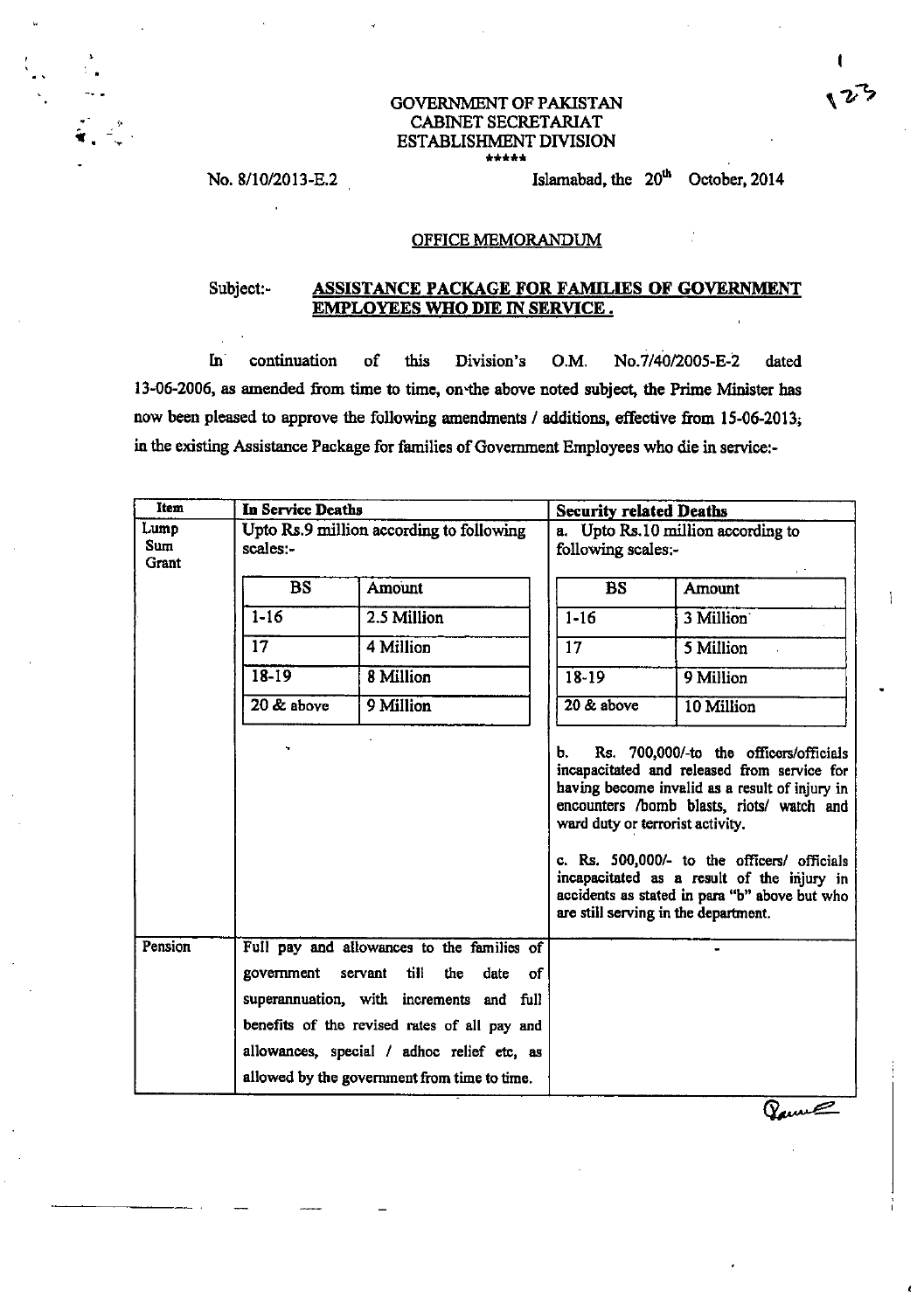|                               | On attaining the age of superannuation, his /      |     |                                                    |                             |                         |
|-------------------------------|----------------------------------------------------|-----|----------------------------------------------------|-----------------------------|-------------------------|
|                               | her spouse shall be entitled to full pension as    |     |                                                    |                             |                         |
|                               | per rules governing superannuating officials.      |     |                                                    |                             |                         |
| Education                     | Free education to all the children of the          |     | Free education to all the children of the          |                             |                         |
|                               | deceased government employees up to higher         |     | deceased government employees up to higher         |                             |                         |
|                               | education level including expenses of children     |     | education                                          | level including expenses of |                         |
|                               | on account of tuition Fee, Books and related       |     | children on account of tuition Fee, Books and      |                             |                         |
|                               | material, living allowances etc.                   |     | related material, living allowances etc.           |                             |                         |
|                               |                                                    |     |                                                    |                             |                         |
| Cash                          | <b>BS</b><br><b>Amount</b>                         |     | <b>BS</b>                                          | Amount                      |                         |
| payment in<br>leiu of Plot of |                                                    |     |                                                    |                             |                         |
| Land                          | 2 Million<br>$1 - 8$                               |     | $1 - 8$                                            | 2 Million                   |                         |
|                               |                                                    |     |                                                    |                             |                         |
|                               | 5 Million                                          |     | $9 - 16$                                           | 5 Million                   |                         |
|                               | $9 - 16$                                           |     |                                                    |                             |                         |
|                               |                                                    |     |                                                    |                             |                         |
|                               | 7 Million<br>$17$ and                              |     | 17 and above                                       | 7 Million                   |                         |
|                               | above                                              |     |                                                    |                             |                         |
| Employment                    | Employment of widow/ widower, one son or           |     | Employment of widow/ widower, one son or           |                             |                         |
|                               | daughter to the posts in BS-01 to BS-15, on        |     | daughter to the posts in BS-01 to BS-15, on        |                             |                         |
|                               | regular basis without advertisement against the    |     | regular basis without advertisement against        |                             |                         |
|                               | post criteria of which the applicant fulfills.     |     | the post criteria of which the applicant fulfills. |                             |                         |
| Marriage                      | Marriage grant amounting to Rs.0.80 million,       |     | Marriage grant amounting to Rs.0.80 million,       |                             |                         |
| Grant                         | on wedding of one daughter.                        |     | on wedding of one daughter.                        |                             |                         |
| Nomination of                 | An officer of BS-17 or BS-18, to be nominated      |     | An officer of BS-17 or BS-18, to be                |                             |                         |
| an officer as<br>counsel      | by each Ministry/Division/ Department as           |     | nominated<br>by                                    |                             | each Ministry/Division/ |
|                               | will<br>responsible<br>counsel,<br>be              | for | Department as counsel, will be responsible for     |                             |                         |
|                               | finalization/provision of all the facilities under |     | finalization/provision of all the facilities under |                             |                         |
|                               | the package, to the families of Govt.              |     | the package, to the families of Govt.              |                             |                         |
|                               | employees who die in service, within one           |     | employees who die in service, within one           |                             |                         |
|                               | month of the incident.                             |     | month of the incident.                             |                             |                         |
| <b>Special</b>                |                                                    |     | A special lump sum grant from Benevolent           |                             |                         |
| Lump Sum<br><b>Grant</b> from |                                                    |     | Fund ranging from Rs. 200,000 to Rs. 500,000       |                             |                         |
| <b>Benevolent</b>             |                                                    |     | as per following scales :-                         |                             |                         |
| Fund.                         |                                                    |     | S.<br>Pay Scales                                   |                             | Lump Sum Grant          |
|                               |                                                    |     | No<br>(BS)<br>1.<br>$1-10$                         | (RS)<br>200,000             |                         |
|                               |                                                    |     | 2.<br>$11-16$                                      | 300,000                     |                         |
|                               |                                                    |     | 3.<br>$17 - 19$                                    | 400,000                     |                         |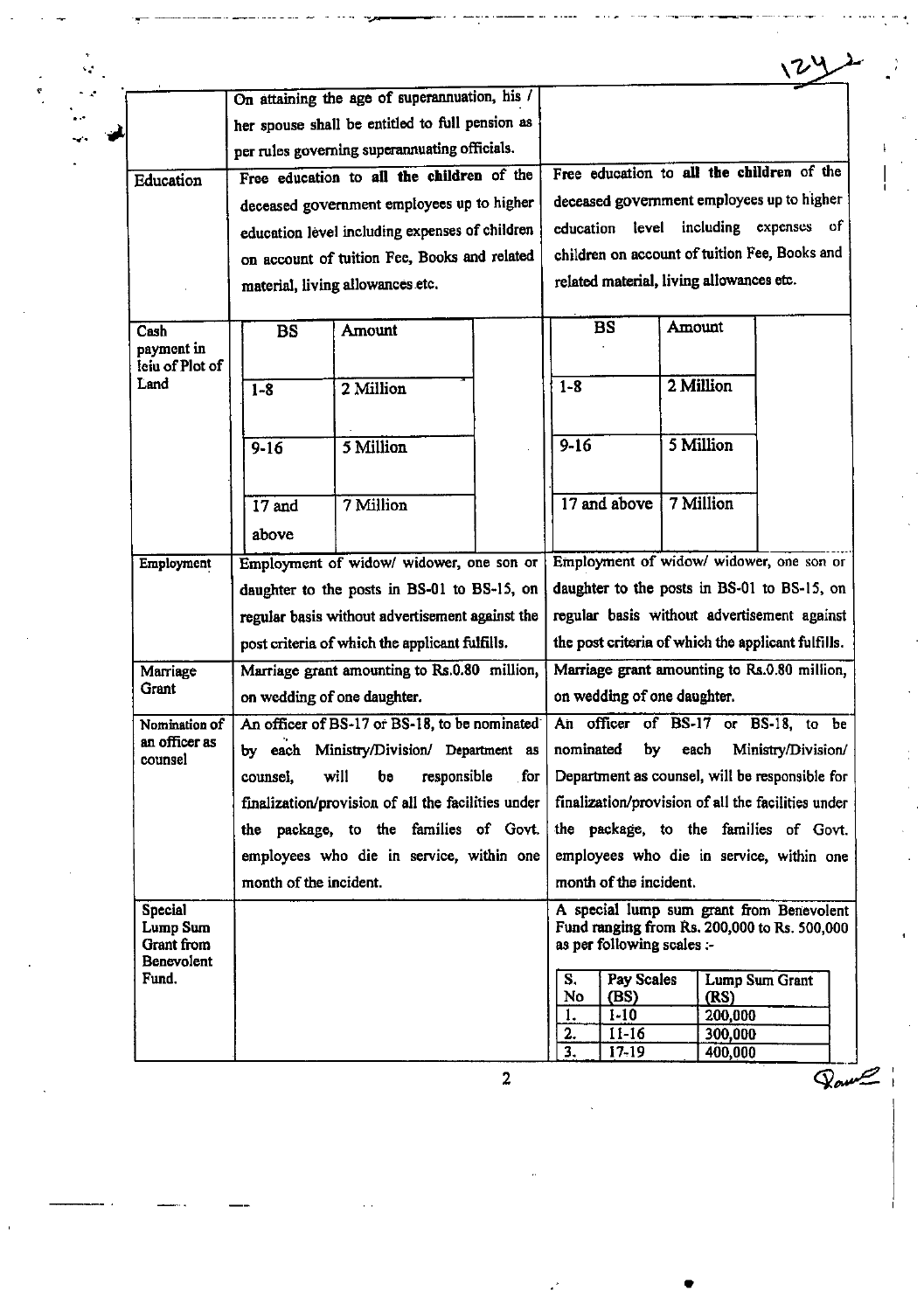|                                |                                           |                          | 4.                       |                 | 20 and               | 500,000                                           |        |
|--------------------------------|-------------------------------------------|--------------------------|--------------------------|-----------------|----------------------|---------------------------------------------------|--------|
|                                |                                           | $\mathcal{E}_\mathrm{c}$ |                          |                 | above                |                                                   | Amount |
| Monthly<br>Benevolent<br>Grant |                                           |                          | $\overline{\mathbf{t}}$  |                 | Pay Slabs<br>Minimum | Maximu<br>m                                       |        |
|                                |                                           |                          | 1                        |                 | Upto                 | 5,000                                             | 8,000  |
|                                |                                           |                          | $\overline{2}$           |                 | 5,001                | 5,500                                             | 8,300  |
|                                |                                           |                          | $\overline{\mathbf{3}}$  |                 | 5, 501               | 6,000                                             | 8,600  |
|                                |                                           |                          | 4                        |                 | 6,001                | 6, 500                                            | 8,900  |
|                                |                                           |                          | 5                        |                 | 6, 501               | 7,000                                             | 9,200  |
|                                |                                           |                          | 6.                       |                 | 7,001                | 7,500                                             | 9,500  |
|                                |                                           |                          | 7.                       |                 | 7,501                | 8,000                                             | 9,800  |
|                                |                                           |                          | $\overline{\mathbf{8}}$  |                 | 8,001                | 8,500                                             | 10,100 |
|                                |                                           |                          | $\overline{9}$           |                 | 8, 501               | 9,000                                             | 10,400 |
|                                |                                           |                          | 10                       |                 | 9,001                | 9,500                                             | 10,700 |
|                                |                                           |                          | $\overline{\mathbf{11}}$ |                 | 9,501                | 11,000                                            | 11,200 |
|                                |                                           |                          | $\overline{12}$          |                 | 11,001               | 13,000                                            | 11,800 |
|                                |                                           |                          | $\overline{13}$          |                 | 13,001               | 15,000                                            | 12,400 |
|                                |                                           |                          | $\overline{14}$          |                 | 15,001               | 17,000                                            | 13,000 |
|                                |                                           |                          | $\overline{15}$          |                 | 17,001               | 19,000                                            | 13,600 |
|                                |                                           |                          | 16                       |                 | 19,001               | 21,000                                            | 14,200 |
|                                |                                           |                          | $\overline{17}$          |                 | 21,001               | 23,000                                            | 14,800 |
|                                | ۰,                                        |                          | $\overline{18}$          |                 | 23,001               | 25,000                                            | 15,400 |
|                                |                                           |                          | $\overline{19}$          |                 | 25,001               | 27,000                                            | 16,000 |
|                                |                                           |                          | $\overline{20}$          |                 | 27,001               | 29,000                                            | 16,600 |
|                                |                                           |                          | $\overline{21}$          |                 | 29,001               | 31,000                                            | 17,200 |
|                                |                                           |                          |                          | $\overline{22}$ | 31,001               | 33,000                                            | 17,800 |
|                                |                                           |                          |                          | $\overline{23}$ | 33,001               | 35,000                                            | 18,400 |
|                                |                                           |                          |                          | $\overline{24}$ | 35,001               | 37,000                                            | 19,000 |
|                                |                                           |                          |                          | $\overline{25}$ | 37,001               | 39,000                                            | 19,600 |
|                                |                                           |                          |                          | $\overline{26}$ | $39,001$ &<br>above  |                                                   | 20,200 |
| Pre requisite                  | In case of in service death (normal) of a |                          |                          |                 |                      | In case of in service death (security related) of |        |

nderstaan veranier is.<br>Sie en van die verwaarde van

ኂ

ç,

 $\sim$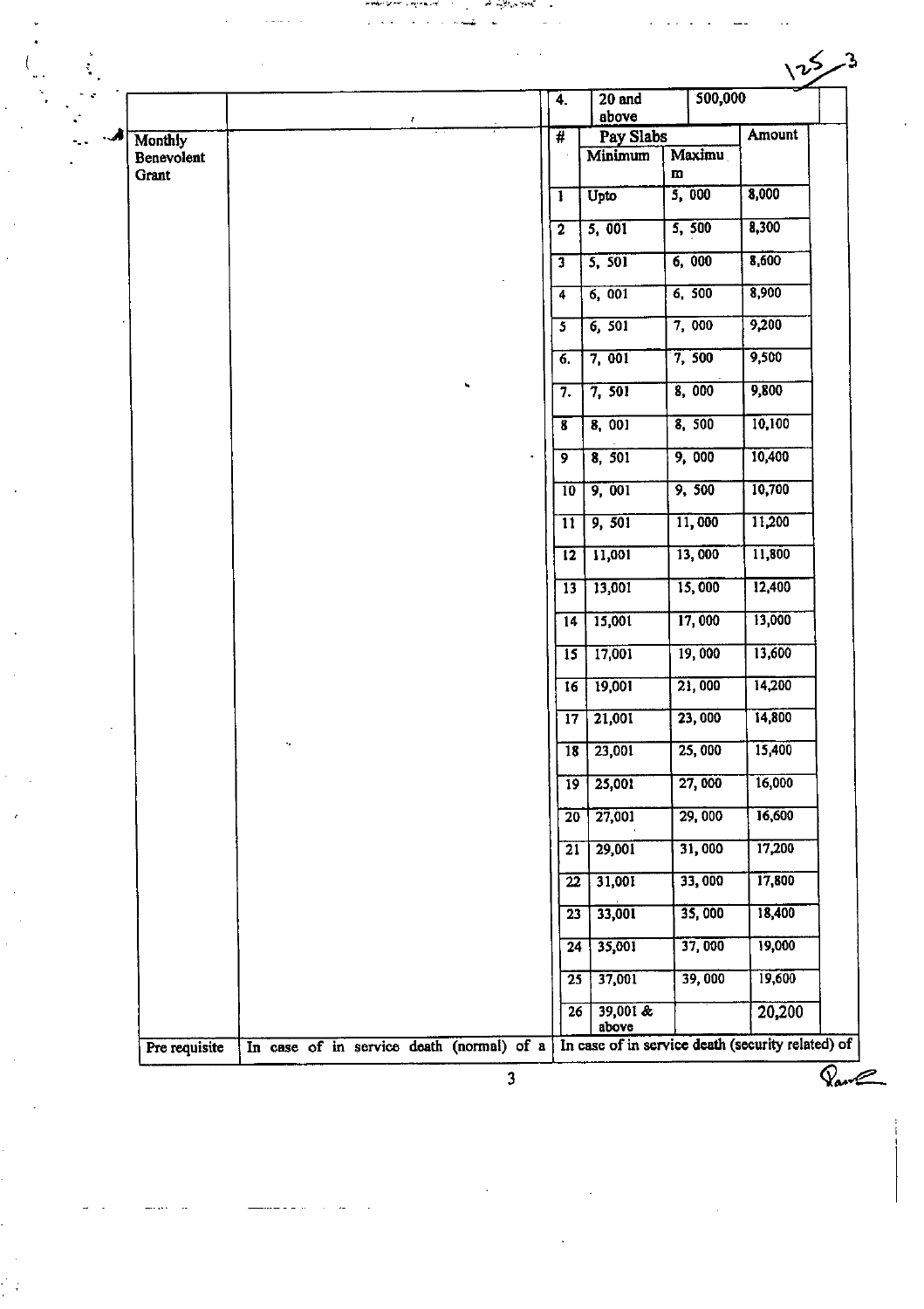|                              |                                                                                                                                             | Z 6                                                                                                                                            |
|------------------------------|---------------------------------------------------------------------------------------------------------------------------------------------|------------------------------------------------------------------------------------------------------------------------------------------------|
| for                          | government employee, the following pre-                                                                                                     | a government employee, the following pre-                                                                                                      |
| facilitation of<br>family of | requisites must immediately be fulfilled by the                                                                                             | requisites must immediately be fulfilled by the                                                                                                |
| deceased                     | concerned Ministry/ Division/ Department so                                                                                                 | concerned Ministry/Division/Department so                                                                                                      |
| Govt.<br>Employees           | that the family of the deceased government                                                                                                  | that the family of the deceased government                                                                                                     |
|                              | employee could be facilitated without any                                                                                                   | employee could be facilitated without any                                                                                                      |
|                              | delay:-                                                                                                                                     | delay:-                                                                                                                                        |
|                              | a. Immediate submission of family<br>pension case.                                                                                          | a. Immediate submission of family pension<br>case.                                                                                             |
|                              | b. Option form for Direct Credit Scheme<br>(online payment of pension)                                                                      | b. Option form for Direct Credit Scheme<br>(online payment of pension)                                                                         |
|                              | c. Application for Anticipatory Pension<br>(80% of the total pension).                                                                      | c. Application for Anticipatory Pension<br>(80% of the total pension).                                                                         |
|                              | Besides, as a pro-active approach, each<br>Ministry/Division/Department must observe the<br>following practices regarding their employees:- | Besides, as a pro-active approach, each<br>Ministry/Division/Department must observe<br>the following practices regarding their<br>employees:- |
|                              | d. Up to date list of family members of<br>each employee for pension purpose be<br>maintained before hand.                                  | d. Up to date list of family members of each<br>employee for pension purpose be<br>maintained before hand.                                     |
|                              | e. Nomination for General Provident<br>Fund must be ensured for each<br>employee during his/her life time.                                  | Nomination for General Provident Fund<br>e.<br>must be ensured for each employee<br>during his/her life time.                                  |
| <b>GP</b> Fund               | In case of in service death, the assistance<br>package in terms of GP Fund shall be as<br>follows:-                                         | In case of in service death, the assistance<br>package in terms of GP Fund shall be as<br>follows:-                                            |
|                              | $\bullet$ BPS 1-3 = Payable amount + 50% Bonus                                                                                              | $\bullet$ BPS 1-3 = Payable amount + 50% Bonus                                                                                                 |
|                              | $\bullet$ BPS 4-22 = Payable amount 30% Bonus                                                                                               | $\bullet$ BPS 4-22 = Payable amount +30% Bonus                                                                                                 |
|                              | • Fixation of pay of each employee on timely<br>and regular basis.                                                                          | • Fixation of pay of each employee on timely<br>and regular basis.                                                                             |
|                              | • Service verification on regular basis.                                                                                                    | <b>• Service verification on regular basis.</b>                                                                                                |
|                              | • Upto date Service Statement                                                                                                               | • Upto date Service Statement                                                                                                                  |
|                              | • Maintaining leave account on regular basis                                                                                                | • Maintaining leave account on regular basis                                                                                                   |
|                              | • Updating employee record through change in<br>SAP of AGPR.                                                                                | • Updating employee record through change<br>in SAP of AGPR.                                                                                   |
| Payment of                   | The following steps shall be taken by the                                                                                                   | The following steps shall be taken by the                                                                                                      |
| Pension<br>through           | concerned Ministries/ Divisions / Departments                                                                                               | concerned Ministries/ Divisions / Departments                                                                                                  |
|                              | for payment of pension through Direct Credit                                                                                                | for payment of pension through Direct Credit                                                                                                   |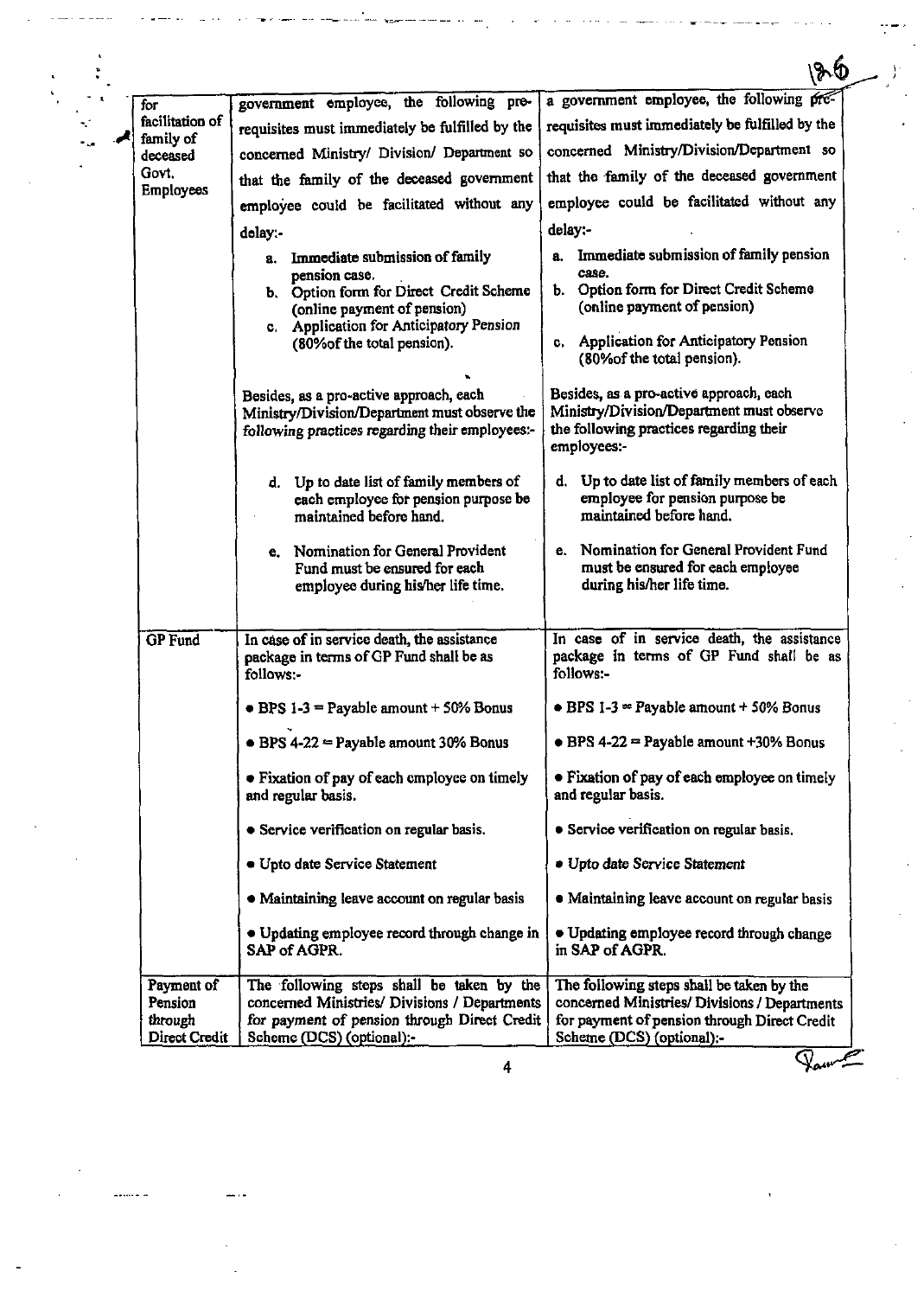|                 |                                                                                                                      | $V^{\frac{1}{2}}$                                                                                                    |
|-----------------|----------------------------------------------------------------------------------------------------------------------|----------------------------------------------------------------------------------------------------------------------|
| Scheme<br>(DCS) | a. The Direct Credit Scheme must be made<br>compulsory for all new pensioners/family<br>pensioners w.e.f. 01.01.2015 | a. The Direct Credit Scheme must be made<br>compulsory for all new pensioners/family<br>pensioners w.e.f. 01.01.2015 |
|                 | b. The manual both halves would be<br>discontinued w.e.f.01.01.2015 for all new<br>pensioners/family pensioners.     | b. The manual both halves would be<br>discontinued w.e.f.01.01.2015 for all new<br>pensioners/family pensioners.     |
|                 | c. The historical pensioners must be brought<br>into the stream of DCS, phase-wise.                                  | c. The historical pensioners must be brought<br>into the stream of DCS, phase-wise.                                  |

**2.** A list of other existing provisions remaining unchaaged is also **annexed** for information and referencing.

3. **All Ministries/Divisions are requested to take further necessary action** accordingly.

5'J . **(Muhammad** Javaid) Section **Officer @-2)**  Tele: **9224541** 

All Ministries/Divisions. Islamabad/Rawalpindi.

Accountant General of Pakistan Revenue. Islamabad

Federal Employees Benevolent and Group Insurance. Isalamabad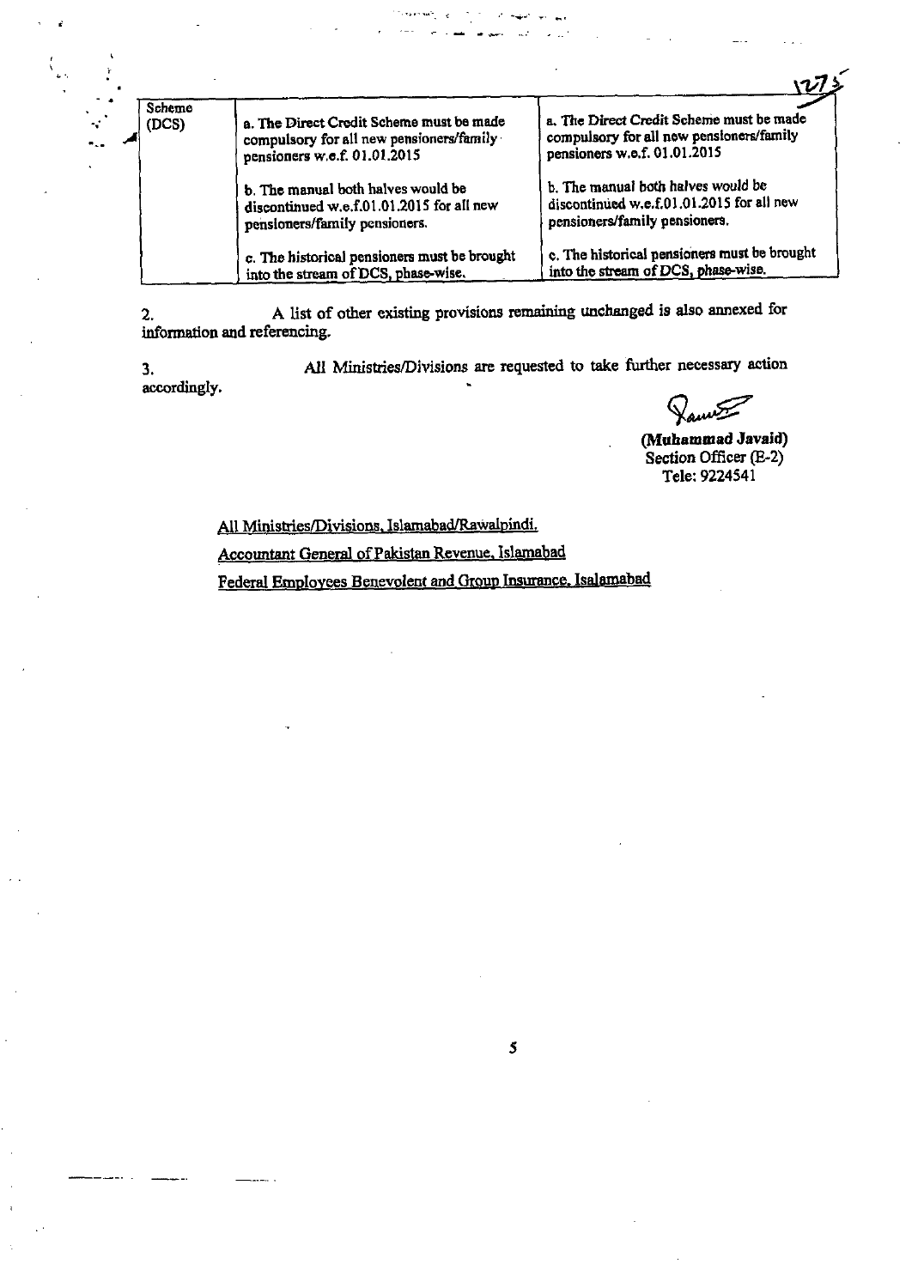### **Annexure** to **Establishment Division's** O.M. No. 8/10/2013E-2.<br>dated 20<sup>th</sup> October. October, 2014

# **MINISTER'S** LIST OF OTHER EXISTING PROVISIONS OF **PRIME** ASSISTANCE PACKAGE REMAINING UNCHANGED. **Security related Deaths** In Service Deaths Upon embracing Shahdat, salary of such Government employees which they were drawing immediately before

| 2014).<br>Allotment of a plot as per FGEHF<br>Allotment of a plot as per FGEHF<br>Plot of Land<br>policy against 2% quota fixed for<br>policy against 2% quota fixed for<br>deceased employees.<br>deceased employees.<br>$\blacktriangleright$ The widow would also be eligible to<br>$\blacktriangleright$ The widow would also be eligible to<br>be considered for allotment of plot as<br>be considered for allotment of plot as<br>per FGEHF policy<br>applicable<br>per FGEHF policy applicable to serving<br>- to<br>employees.<br>serving<br>Federal<br>Government<br>Government<br>Federal<br>employees, However, allotment of plot<br>However, allotment of plot against one<br>against one category would render her<br>category would render her ineligible for<br>ineligible for consideration in second<br>consideration<br>in<br>second<br>category.<br>Division's<br>O.M.<br>category. (Establishment<br>(Establishment<br>Division's<br>13 <sup>th</sup><br>O.M. No.7/40/2005-E-2 dated 13 <sup>th</sup> June.<br>June,<br>No.7/40/2005-E-2<br>dated<br>2006).<br>2006).<br>The balance amount of plot allotted by<br>Waiver of<br>The balance amount of plot allotted by<br>FGEHF, in cases where both husband<br><b>Unpaid Amount</b><br>FGEHF, in cases where both husband<br>of Plot Allotted<br>and wife have expired and their<br>wife have expired and their<br>and<br>by FGEHF<br>dependents are unable to pay the cost of<br>dependents are unable to pay the cost of<br>shall be paid by the<br>plot, shall be paid by the<br>plot,<br>the<br>the<br>Government. (Establishment Division's<br>Government. (Establishment Division's<br>O.M. No.7/40/2005-E-2 (part-2), dated<br>O.M. No.7/40/2005-E-2 (part-2), dated<br>15 <sup>th</sup> March, 2008).<br>15 <sup>th</sup> March, 2008).<br>In case of advance agaist salaries sanctioned<br>of advance<br>salaries<br>House Building<br>Ιn.<br>CASO<br>agaist<br>sanctioned by the AGPR or the provincial<br>by the AGPR or the provincial AG office,<br>Advance<br>AG office, the unpaid balance to be waived<br>the unpaid balance to be waived off.<br>off. (Establishment Division's O.M No.<br>No.<br>(Establishment<br>Division's<br>O.M<br>7/40/2005-E-2, dated 13 <sup>th</sup> June, 2006).<br>7/40/2005-E-2, dated 13 <sup>th</sup> June, 2006).<br>The waiver of balance amount of Motor<br>The waiver of balance amount of Motor<br>Motor Car, |                 |                                                                                                      | superannuation.(Establishment<br>Division's           |
|-----------------------------------------------------------------------------------------------------------------------------------------------------------------------------------------------------------------------------------------------------------------------------------------------------------------------------------------------------------------------------------------------------------------------------------------------------------------------------------------------------------------------------------------------------------------------------------------------------------------------------------------------------------------------------------------------------------------------------------------------------------------------------------------------------------------------------------------------------------------------------------------------------------------------------------------------------------------------------------------------------------------------------------------------------------------------------------------------------------------------------------------------------------------------------------------------------------------------------------------------------------------------------------------------------------------------------------------------------------------------------------------------------------------------------------------------------------------------------------------------------------------------------------------------------------------------------------------------------------------------------------------------------------------------------------------------------------------------------------------------------------------------------------------------------------------------------------------------------------------------------------------------------------------------------------------------------------------------------------------------------------------------------------------------------------------------------------------------------------------------------------------------------------------------------------------------------------------------------------------------------------------------------------------------------------------------------------------------------------------------------------------------------------------------------------------|-----------------|------------------------------------------------------------------------------------------------------|-------------------------------------------------------|
|                                                                                                                                                                                                                                                                                                                                                                                                                                                                                                                                                                                                                                                                                                                                                                                                                                                                                                                                                                                                                                                                                                                                                                                                                                                                                                                                                                                                                                                                                                                                                                                                                                                                                                                                                                                                                                                                                                                                                                                                                                                                                                                                                                                                                                                                                                                                                                                                                                         |                 |                                                                                                      | O.M No. 7/40/2005-E-2, dated 29 <sup>th</sup> August, |
|                                                                                                                                                                                                                                                                                                                                                                                                                                                                                                                                                                                                                                                                                                                                                                                                                                                                                                                                                                                                                                                                                                                                                                                                                                                                                                                                                                                                                                                                                                                                                                                                                                                                                                                                                                                                                                                                                                                                                                                                                                                                                                                                                                                                                                                                                                                                                                                                                                         |                 |                                                                                                      |                                                       |
|                                                                                                                                                                                                                                                                                                                                                                                                                                                                                                                                                                                                                                                                                                                                                                                                                                                                                                                                                                                                                                                                                                                                                                                                                                                                                                                                                                                                                                                                                                                                                                                                                                                                                                                                                                                                                                                                                                                                                                                                                                                                                                                                                                                                                                                                                                                                                                                                                                         |                 |                                                                                                      |                                                       |
|                                                                                                                                                                                                                                                                                                                                                                                                                                                                                                                                                                                                                                                                                                                                                                                                                                                                                                                                                                                                                                                                                                                                                                                                                                                                                                                                                                                                                                                                                                                                                                                                                                                                                                                                                                                                                                                                                                                                                                                                                                                                                                                                                                                                                                                                                                                                                                                                                                         |                 |                                                                                                      |                                                       |
|                                                                                                                                                                                                                                                                                                                                                                                                                                                                                                                                                                                                                                                                                                                                                                                                                                                                                                                                                                                                                                                                                                                                                                                                                                                                                                                                                                                                                                                                                                                                                                                                                                                                                                                                                                                                                                                                                                                                                                                                                                                                                                                                                                                                                                                                                                                                                                                                                                         |                 |                                                                                                      |                                                       |
|                                                                                                                                                                                                                                                                                                                                                                                                                                                                                                                                                                                                                                                                                                                                                                                                                                                                                                                                                                                                                                                                                                                                                                                                                                                                                                                                                                                                                                                                                                                                                                                                                                                                                                                                                                                                                                                                                                                                                                                                                                                                                                                                                                                                                                                                                                                                                                                                                                         |                 |                                                                                                      |                                                       |
|                                                                                                                                                                                                                                                                                                                                                                                                                                                                                                                                                                                                                                                                                                                                                                                                                                                                                                                                                                                                                                                                                                                                                                                                                                                                                                                                                                                                                                                                                                                                                                                                                                                                                                                                                                                                                                                                                                                                                                                                                                                                                                                                                                                                                                                                                                                                                                                                                                         |                 |                                                                                                      |                                                       |
|                                                                                                                                                                                                                                                                                                                                                                                                                                                                                                                                                                                                                                                                                                                                                                                                                                                                                                                                                                                                                                                                                                                                                                                                                                                                                                                                                                                                                                                                                                                                                                                                                                                                                                                                                                                                                                                                                                                                                                                                                                                                                                                                                                                                                                                                                                                                                                                                                                         |                 |                                                                                                      |                                                       |
|                                                                                                                                                                                                                                                                                                                                                                                                                                                                                                                                                                                                                                                                                                                                                                                                                                                                                                                                                                                                                                                                                                                                                                                                                                                                                                                                                                                                                                                                                                                                                                                                                                                                                                                                                                                                                                                                                                                                                                                                                                                                                                                                                                                                                                                                                                                                                                                                                                         |                 |                                                                                                      |                                                       |
|                                                                                                                                                                                                                                                                                                                                                                                                                                                                                                                                                                                                                                                                                                                                                                                                                                                                                                                                                                                                                                                                                                                                                                                                                                                                                                                                                                                                                                                                                                                                                                                                                                                                                                                                                                                                                                                                                                                                                                                                                                                                                                                                                                                                                                                                                                                                                                                                                                         |                 |                                                                                                      |                                                       |
|                                                                                                                                                                                                                                                                                                                                                                                                                                                                                                                                                                                                                                                                                                                                                                                                                                                                                                                                                                                                                                                                                                                                                                                                                                                                                                                                                                                                                                                                                                                                                                                                                                                                                                                                                                                                                                                                                                                                                                                                                                                                                                                                                                                                                                                                                                                                                                                                                                         |                 |                                                                                                      |                                                       |
|                                                                                                                                                                                                                                                                                                                                                                                                                                                                                                                                                                                                                                                                                                                                                                                                                                                                                                                                                                                                                                                                                                                                                                                                                                                                                                                                                                                                                                                                                                                                                                                                                                                                                                                                                                                                                                                                                                                                                                                                                                                                                                                                                                                                                                                                                                                                                                                                                                         |                 |                                                                                                      |                                                       |
|                                                                                                                                                                                                                                                                                                                                                                                                                                                                                                                                                                                                                                                                                                                                                                                                                                                                                                                                                                                                                                                                                                                                                                                                                                                                                                                                                                                                                                                                                                                                                                                                                                                                                                                                                                                                                                                                                                                                                                                                                                                                                                                                                                                                                                                                                                                                                                                                                                         |                 |                                                                                                      |                                                       |
|                                                                                                                                                                                                                                                                                                                                                                                                                                                                                                                                                                                                                                                                                                                                                                                                                                                                                                                                                                                                                                                                                                                                                                                                                                                                                                                                                                                                                                                                                                                                                                                                                                                                                                                                                                                                                                                                                                                                                                                                                                                                                                                                                                                                                                                                                                                                                                                                                                         |                 |                                                                                                      |                                                       |
|                                                                                                                                                                                                                                                                                                                                                                                                                                                                                                                                                                                                                                                                                                                                                                                                                                                                                                                                                                                                                                                                                                                                                                                                                                                                                                                                                                                                                                                                                                                                                                                                                                                                                                                                                                                                                                                                                                                                                                                                                                                                                                                                                                                                                                                                                                                                                                                                                                         |                 |                                                                                                      |                                                       |
|                                                                                                                                                                                                                                                                                                                                                                                                                                                                                                                                                                                                                                                                                                                                                                                                                                                                                                                                                                                                                                                                                                                                                                                                                                                                                                                                                                                                                                                                                                                                                                                                                                                                                                                                                                                                                                                                                                                                                                                                                                                                                                                                                                                                                                                                                                                                                                                                                                         |                 |                                                                                                      |                                                       |
|                                                                                                                                                                                                                                                                                                                                                                                                                                                                                                                                                                                                                                                                                                                                                                                                                                                                                                                                                                                                                                                                                                                                                                                                                                                                                                                                                                                                                                                                                                                                                                                                                                                                                                                                                                                                                                                                                                                                                                                                                                                                                                                                                                                                                                                                                                                                                                                                                                         |                 |                                                                                                      |                                                       |
|                                                                                                                                                                                                                                                                                                                                                                                                                                                                                                                                                                                                                                                                                                                                                                                                                                                                                                                                                                                                                                                                                                                                                                                                                                                                                                                                                                                                                                                                                                                                                                                                                                                                                                                                                                                                                                                                                                                                                                                                                                                                                                                                                                                                                                                                                                                                                                                                                                         |                 |                                                                                                      |                                                       |
|                                                                                                                                                                                                                                                                                                                                                                                                                                                                                                                                                                                                                                                                                                                                                                                                                                                                                                                                                                                                                                                                                                                                                                                                                                                                                                                                                                                                                                                                                                                                                                                                                                                                                                                                                                                                                                                                                                                                                                                                                                                                                                                                                                                                                                                                                                                                                                                                                                         |                 |                                                                                                      |                                                       |
|                                                                                                                                                                                                                                                                                                                                                                                                                                                                                                                                                                                                                                                                                                                                                                                                                                                                                                                                                                                                                                                                                                                                                                                                                                                                                                                                                                                                                                                                                                                                                                                                                                                                                                                                                                                                                                                                                                                                                                                                                                                                                                                                                                                                                                                                                                                                                                                                                                         |                 |                                                                                                      |                                                       |
|                                                                                                                                                                                                                                                                                                                                                                                                                                                                                                                                                                                                                                                                                                                                                                                                                                                                                                                                                                                                                                                                                                                                                                                                                                                                                                                                                                                                                                                                                                                                                                                                                                                                                                                                                                                                                                                                                                                                                                                                                                                                                                                                                                                                                                                                                                                                                                                                                                         |                 |                                                                                                      |                                                       |
|                                                                                                                                                                                                                                                                                                                                                                                                                                                                                                                                                                                                                                                                                                                                                                                                                                                                                                                                                                                                                                                                                                                                                                                                                                                                                                                                                                                                                                                                                                                                                                                                                                                                                                                                                                                                                                                                                                                                                                                                                                                                                                                                                                                                                                                                                                                                                                                                                                         |                 |                                                                                                      |                                                       |
|                                                                                                                                                                                                                                                                                                                                                                                                                                                                                                                                                                                                                                                                                                                                                                                                                                                                                                                                                                                                                                                                                                                                                                                                                                                                                                                                                                                                                                                                                                                                                                                                                                                                                                                                                                                                                                                                                                                                                                                                                                                                                                                                                                                                                                                                                                                                                                                                                                         |                 |                                                                                                      |                                                       |
|                                                                                                                                                                                                                                                                                                                                                                                                                                                                                                                                                                                                                                                                                                                                                                                                                                                                                                                                                                                                                                                                                                                                                                                                                                                                                                                                                                                                                                                                                                                                                                                                                                                                                                                                                                                                                                                                                                                                                                                                                                                                                                                                                                                                                                                                                                                                                                                                                                         |                 |                                                                                                      |                                                       |
|                                                                                                                                                                                                                                                                                                                                                                                                                                                                                                                                                                                                                                                                                                                                                                                                                                                                                                                                                                                                                                                                                                                                                                                                                                                                                                                                                                                                                                                                                                                                                                                                                                                                                                                                                                                                                                                                                                                                                                                                                                                                                                                                                                                                                                                                                                                                                                                                                                         |                 |                                                                                                      |                                                       |
|                                                                                                                                                                                                                                                                                                                                                                                                                                                                                                                                                                                                                                                                                                                                                                                                                                                                                                                                                                                                                                                                                                                                                                                                                                                                                                                                                                                                                                                                                                                                                                                                                                                                                                                                                                                                                                                                                                                                                                                                                                                                                                                                                                                                                                                                                                                                                                                                                                         | Motor Cycle and | Car, Motor Cycle and Bicycle Advances                                                                | Car, Motor Cycle and Bicycle Advances                 |
| Division's O.M No. 8/1/2011-E-2, dated 3 <sup>rd</sup>                                                                                                                                                                                                                                                                                                                                                                                                                                                                                                                                                                                                                                                                                                                                                                                                                                                                                                                                                                                                                                                                                                                                                                                                                                                                                                                                                                                                                                                                                                                                                                                                                                                                                                                                                                                                                                                                                                                                                                                                                                                                                                                                                                                                                                                                                                                                                                                  | <b>Bicycle</b>  | which the deceased employees secured                                                                 | which the deceased employees secured                  |
| November, 2011).<br>November, 2011).                                                                                                                                                                                                                                                                                                                                                                                                                                                                                                                                                                                                                                                                                                                                                                                                                                                                                                                                                                                                                                                                                                                                                                                                                                                                                                                                                                                                                                                                                                                                                                                                                                                                                                                                                                                                                                                                                                                                                                                                                                                                                                                                                                                                                                                                                                                                                                                                    | <b>Advances</b> | while they were in service. (Establishment<br>Division's O.M No. 8/1/2011-E-2, dated 3 <sup>rd</sup> | while they were in service. (Establishment            |
|                                                                                                                                                                                                                                                                                                                                                                                                                                                                                                                                                                                                                                                                                                                                                                                                                                                                                                                                                                                                                                                                                                                                                                                                                                                                                                                                                                                                                                                                                                                                                                                                                                                                                                                                                                                                                                                                                                                                                                                                                                                                                                                                                                                                                                                                                                                                                                                                                                         |                 |                                                                                                      |                                                       |
|                                                                                                                                                                                                                                                                                                                                                                                                                                                                                                                                                                                                                                                                                                                                                                                                                                                                                                                                                                                                                                                                                                                                                                                                                                                                                                                                                                                                                                                                                                                                                                                                                                                                                                                                                                                                                                                                                                                                                                                                                                                                                                                                                                                                                                                                                                                                                                                                                                         | Accommodation   |                                                                                                      | Retention of Government house or                      |
| ever is later. (Establishment Division's                                                                                                                                                                                                                                                                                                                                                                                                                                                                                                                                                                                                                                                                                                                                                                                                                                                                                                                                                                                                                                                                                                                                                                                                                                                                                                                                                                                                                                                                                                                                                                                                                                                                                                                                                                                                                                                                                                                                                                                                                                                                                                                                                                                                                                                                                                                                                                                                |                 |                                                                                                      | payment of rent for hired house till                  |
| O.M No. 7/40/2005-E-2, dated 13 <sup>th</sup> June, 2006.)                                                                                                                                                                                                                                                                                                                                                                                                                                                                                                                                                                                                                                                                                                                                                                                                                                                                                                                                                                                                                                                                                                                                                                                                                                                                                                                                                                                                                                                                                                                                                                                                                                                                                                                                                                                                                                                                                                                                                                                                                                                                                                                                                                                                                                                                                                                                                                              |                 |                                                                                                      | superannuation or for 5 years which                   |

DAU.Ou.e.2014.dog

 $\mathbb{L}$ 

**Item** 

 $\overline{a}$ 

Pension

Yans

 $128$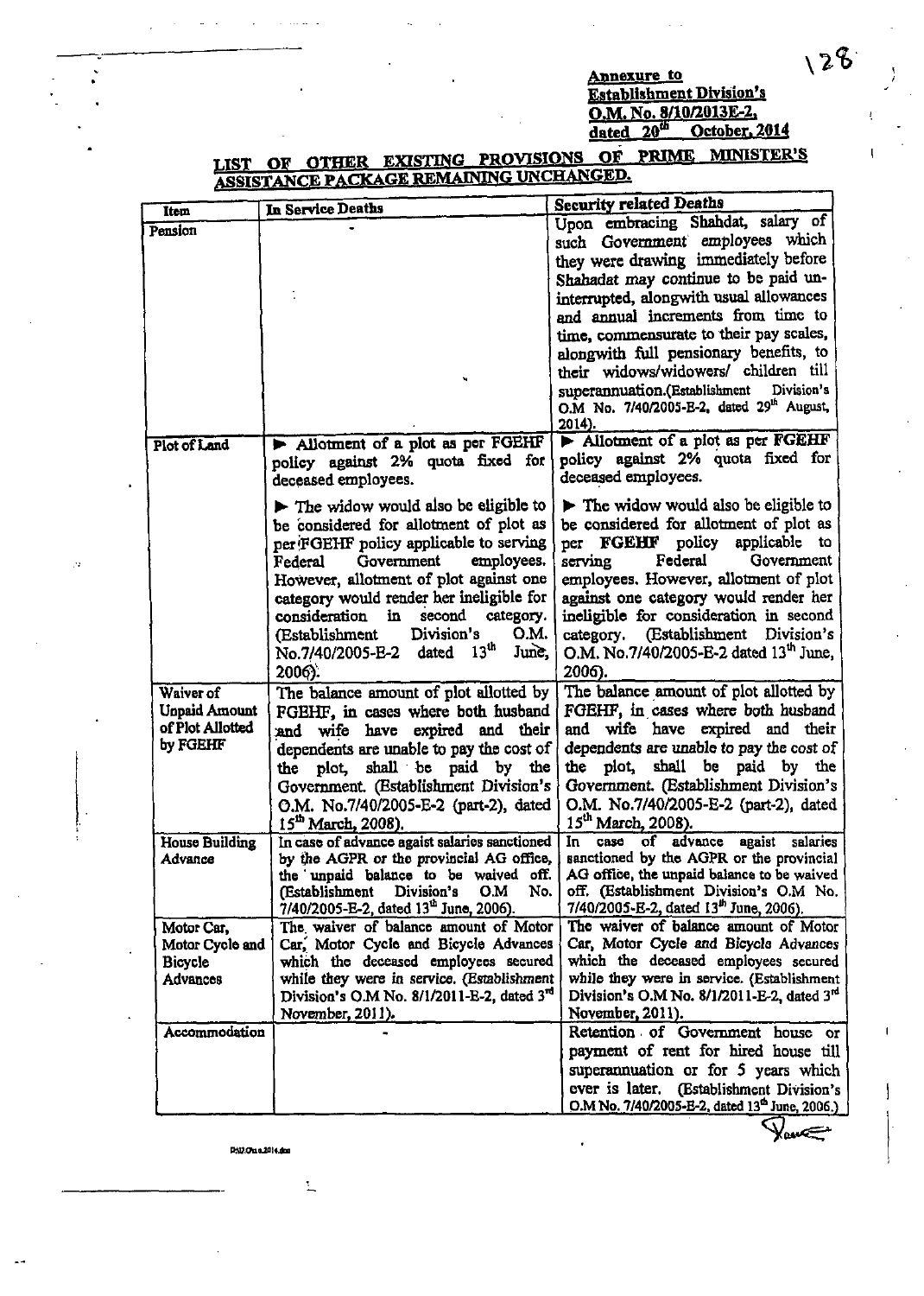| Motor Cycle and<br>Bicycle<br><b>Advances</b> | Car, Motor Cycle and Bicycle Advances<br>which the deceased employees secured<br>while they were in service. (Establishment<br>Division's O.M No. 8/1/2011-E-2, dated 3rd<br>November, 2011). |                           |                    | Car, Motor Cycle and Bicycle Advances<br>which the deceased employees secured<br>while they were in service. (Establishment<br>Division's O.M No. 8/1/2011-E-2, dated 3rd<br>November, 2011).                             |
|-----------------------------------------------|-----------------------------------------------------------------------------------------------------------------------------------------------------------------------------------------------|---------------------------|--------------------|---------------------------------------------------------------------------------------------------------------------------------------------------------------------------------------------------------------------------|
| Accommodation                                 |                                                                                                                                                                                               |                           |                    | Retention of Government house or<br>payment of rent for hired house till<br>superannuation or for 5 years which<br>ever is later. (Establishment Division's<br>O.M No. 7/40/2005-E-2, dated 13 <sup>th</sup> June, 2006.) |
| Health                                        | Free health facilities to widow for life and<br>for children upto age of 18 years in<br>Government<br>Division's O.M No. 7/40/2005-E-2, dated<br>13 <sup>th</sup> June, 2006).                | hospitals. (Establishment |                    | Free health facilities to widow for life and<br>for children upto age of 18 years in<br>(Establishment<br>hospitals.<br>Government<br>Division's O.M No. 7/40/2005-E-2, dated<br>$13th$ June, 2006).                      |
| Monthly                                       | #                                                                                                                                                                                             | Pay Slabs                 | Grant              |                                                                                                                                                                                                                           |
| Benevolent<br>Grant                           | Minimum                                                                                                                                                                                       | Maximum                   |                    |                                                                                                                                                                                                                           |
|                                               | Upto<br>1                                                                                                                                                                                     | 5,000                     | $\overline{4,000}$ |                                                                                                                                                                                                                           |
|                                               | 5,001<br>2                                                                                                                                                                                    | 5.500                     | 4,150              |                                                                                                                                                                                                                           |
|                                               | 5, 501<br>$\overline{\mathbf{3}}$                                                                                                                                                             | 6,000                     | 4,300              |                                                                                                                                                                                                                           |
|                                               | 6,001<br>4                                                                                                                                                                                    | 6, 500                    | 4,450              |                                                                                                                                                                                                                           |
|                                               | 6, 501<br>5                                                                                                                                                                                   | 7,000                     | 4,600              |                                                                                                                                                                                                                           |
|                                               | 7,001<br>6.                                                                                                                                                                                   | 7,500                     | 4,750              |                                                                                                                                                                                                                           |
|                                               | 7,501<br>7.                                                                                                                                                                                   | 8,000                     | 4,900              |                                                                                                                                                                                                                           |
|                                               | 8,001<br>8                                                                                                                                                                                    | 8,500                     | 5,050              |                                                                                                                                                                                                                           |
|                                               | 8, 501<br>9                                                                                                                                                                                   | 9,000                     | $\sqrt{5}$ , 200   |                                                                                                                                                                                                                           |
|                                               | 9,001<br>10                                                                                                                                                                                   | 9,500                     | 5,350              |                                                                                                                                                                                                                           |
|                                               | 9, 501<br>11                                                                                                                                                                                  | 11,000                    | 5,600              |                                                                                                                                                                                                                           |
|                                               | 11,001<br>12                                                                                                                                                                                  | 13,000                    | 5,900              |                                                                                                                                                                                                                           |
|                                               | 13,001<br>13                                                                                                                                                                                  | 15,000                    | 6,200              |                                                                                                                                                                                                                           |
|                                               | 15,001<br>14                                                                                                                                                                                  | 17,000                    | 6,500              |                                                                                                                                                                                                                           |
|                                               | 17,001<br>15                                                                                                                                                                                  | 19,000                    | 6,800              |                                                                                                                                                                                                                           |
|                                               | 19,001<br>16                                                                                                                                                                                  | 21,000                    | 7,100              |                                                                                                                                                                                                                           |
|                                               | $\overline{17}$<br>21,001                                                                                                                                                                     | 23,000                    | 7,400              |                                                                                                                                                                                                                           |
|                                               | 23,001<br>18                                                                                                                                                                                  | 25,000                    | 7,700              |                                                                                                                                                                                                                           |
|                                               | 19<br>25,001                                                                                                                                                                                  | 27,000                    | 8,000              | Raine                                                                                                                                                                                                                     |

 $\ddot{\phantom{a}}$ 

 $\frac{1}{2}$ 

 $139$